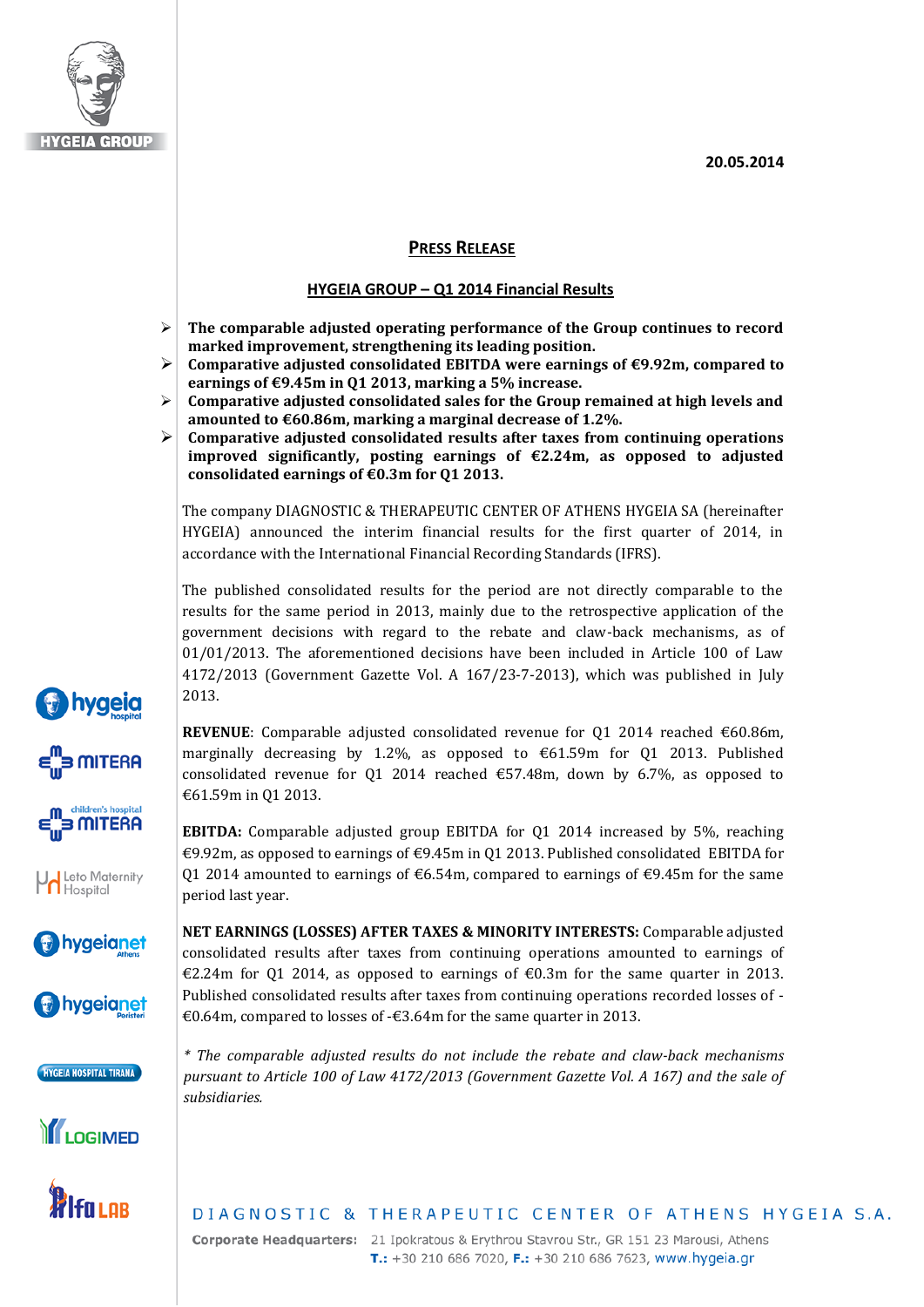

### **Commenting on the results, HYGEIA Group's CEO, Ms Rita Souvatzoglou, issued the following statement:**

*In the first quarter of 2014, HYGEIA Group continued to demonstrate resilience and marked improvement in its financial results, achieving operating profitability, successfully meeting all challenges and confirming its leading position in the area of healthcare services.* 

*In 2014, HYGEIA Group has set as its main priority to secure adequate liquidity, consolidating and increasing the benefits from healthy growth initiatives and cost cuts, stemming from its careful strategy planning.*

*At HYGEIA Group, we are safeguarding our financial position and are securing the continuous improvement of our financials, while maximizing potential synergies within the Group and preserving jobs. Nevertheless, out ultimate aim is to boost the value of the company and safeguard the long-term interests of shareholders and all stakeholders.*

*Even in these challenging times, our perennial priority is to continue to offer healthcare services in tune with the highest standards worldwide, placing HYGEIA Group among the recognized leading international organizations. At the same time, we closely examine every investment opportunity that may arise and contribute to achieving our vision.* 

*MARFIN INVESTMENT GROUP, our majority shareholder, continues to assist us in achieving our goals.*





**bygeianet** 

HYGEIA HOSPITAL TIRANA





## DIAGNOSTIC & THERAPEUTIC CENTER OF ATHENS HYGEIA S.A.

Corporate Headquarters: 21 Ipokratous & Erythrou Stavrou Str., GR 151 23 Marousi, Athens T.: +30 210 686 7020, F.: +30 210 686 7623, www.hygeia.gr